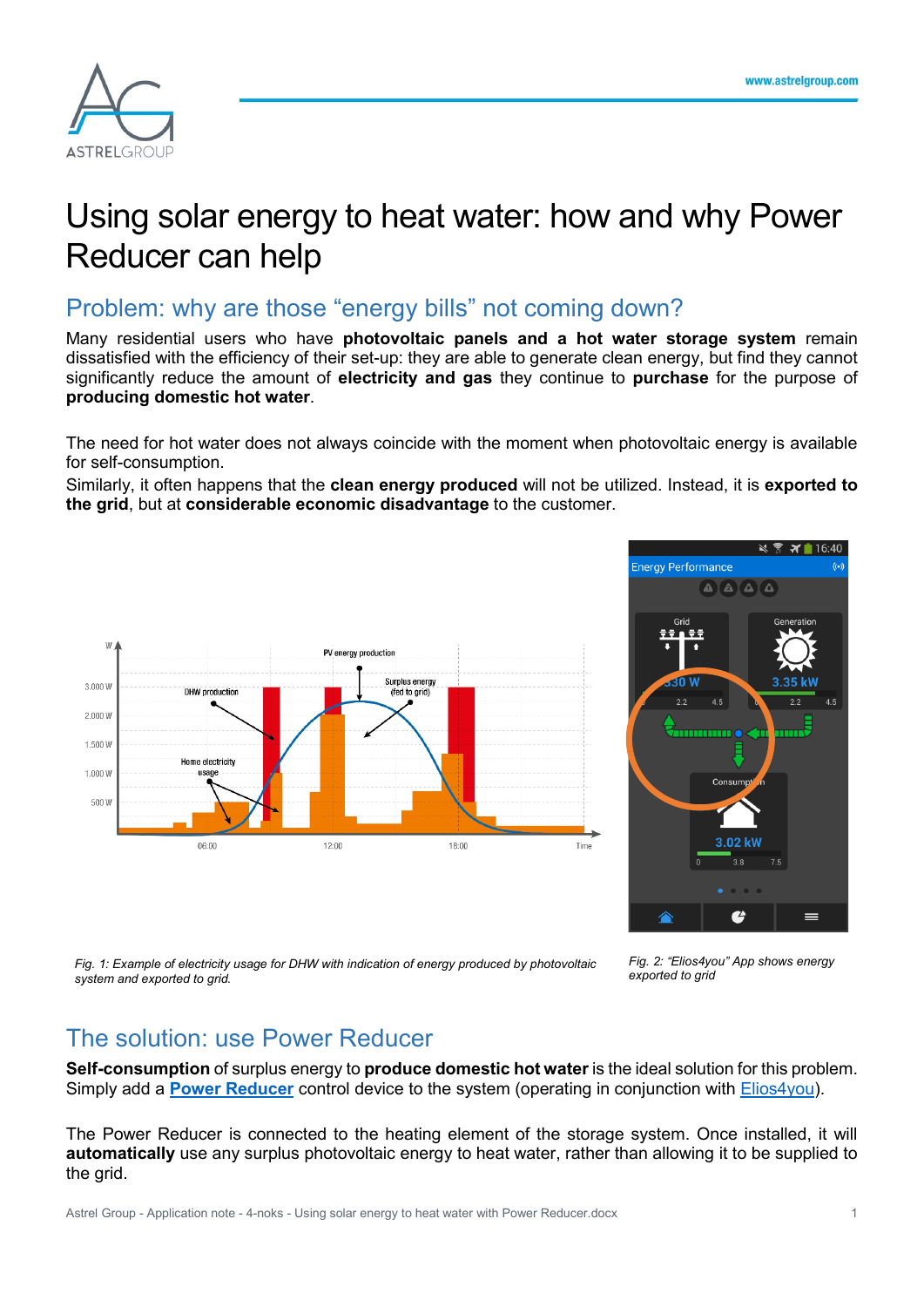

**What's so special?** With the Power Reducer, **all** available PV energy is used to heat water, so there is **no need** to **purchase energy from the grid**.

#### How do I configure the system?

Used in conjunction with Elios4you, the Power Reducer can be connected to:



#### How does it work?

The Power Reducer **regulates the amount of electricity supplied to the element of the water heater in real time**, according to how much energy is actually available. This means that the storage tank operates only in self-consumption mode.





*Fig. 3: How energy is used with the Power Reducer Fig. 4: "Elios4you" App shows self-*

*consumption energy used to heat water in storage tank*

**Fig. 3:** in the example illustrated, even the small amount of clean energy available between 07:00 and 08:00 is used to heat water.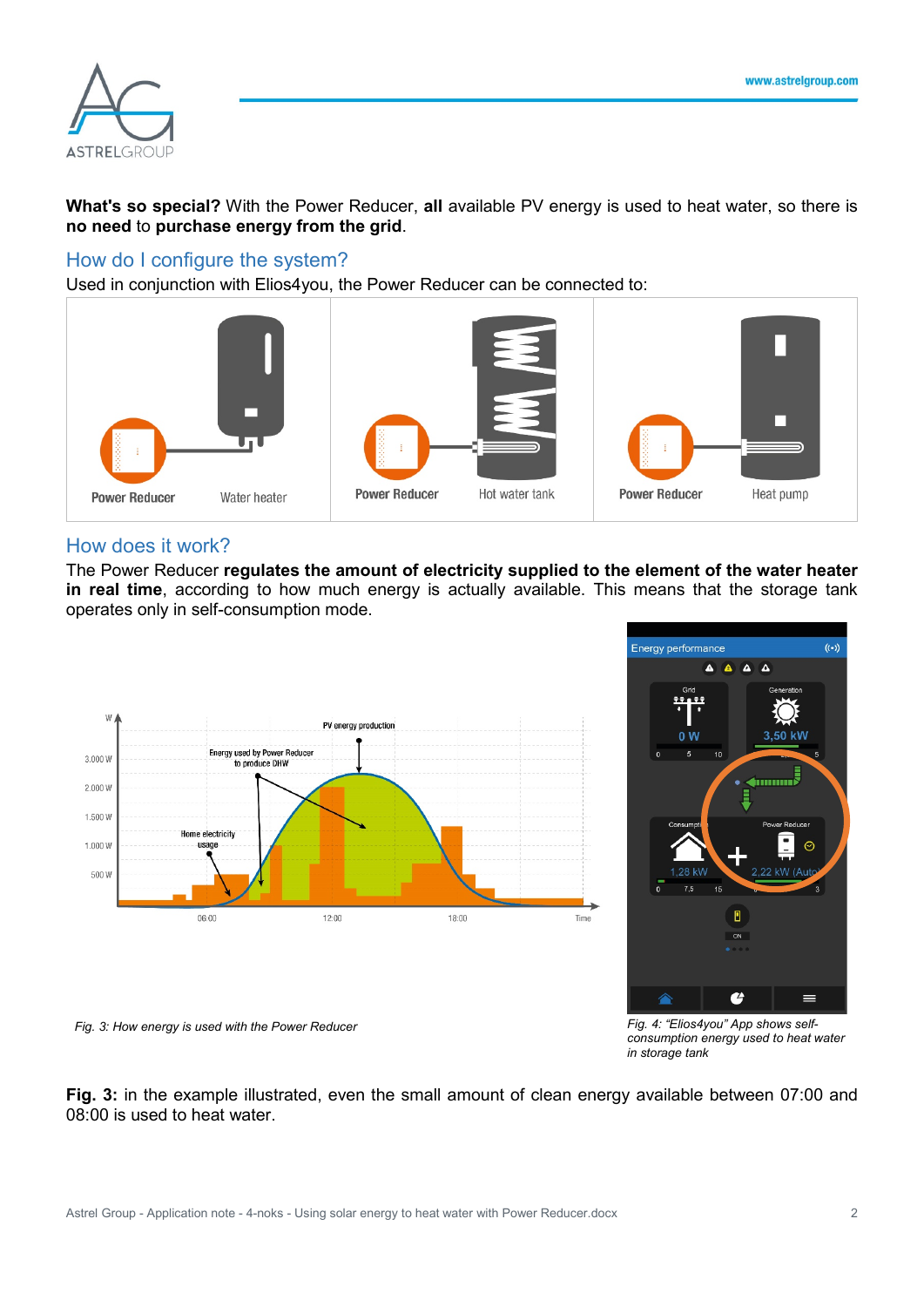

### Result: lower bills

Using the Power Reducer, it becomes possible to **cut spending both on electrical energy and on gas**.

### Why is less electrical energy used?

- 1. **With no Power Reducer**, hot water is produced by means of a heating element in simple **on/off** mode, often requiring the purchase of electricity from the grid
- 2. **With a Power Reducer**, the electric water heater draws a level of power **variable between 0 and 100%** of its maximum rating
- 3. This means that water can be heated **without purchasing electricity from the grid** and using only electrical power produced by the photovoltaic system

### How are savings on gas achieved?

- 1. **With no Power Reducer**, hot water is produced **entirely** by the **gas boiler**, which must raise the temperature of the water **from 20 °C to 70 °C**, for example.
- 2. **With a Power Reducer**, the water is stored at a higher temperature: all available watts of photovoltaic energy are used to heat the water, thereby creating a **hot water storage** facility
- 3. The gas boiler is required only to provide the final stage of heating: for example, raising the temperature **from 50 °C to 70 °C**. And to do this, it **uses less gas**.

### Can water be heated even when there is no photovoltaic energy available?

Yes. Using the **"Boost" function**, the heating element of the hot water storage system can be activated at its maximum rated capacity: 100%. This means that the water will be heated at full power, whether or not there is photovoltaic energy available.

The Boost function comes in handy during winter, for example, or in adverse weather conditions.





*self-consumed and drawn from grid by activating "Boost" function*

*Fig. 5: Activation of heating element forced by way of "Boost" function Fig. 6: "Elios4you" App shows energy* 

"Boost" mode can be activated directly from a control on the Power Reducer device, or by way of the "Elios4you" App (timer function also available).